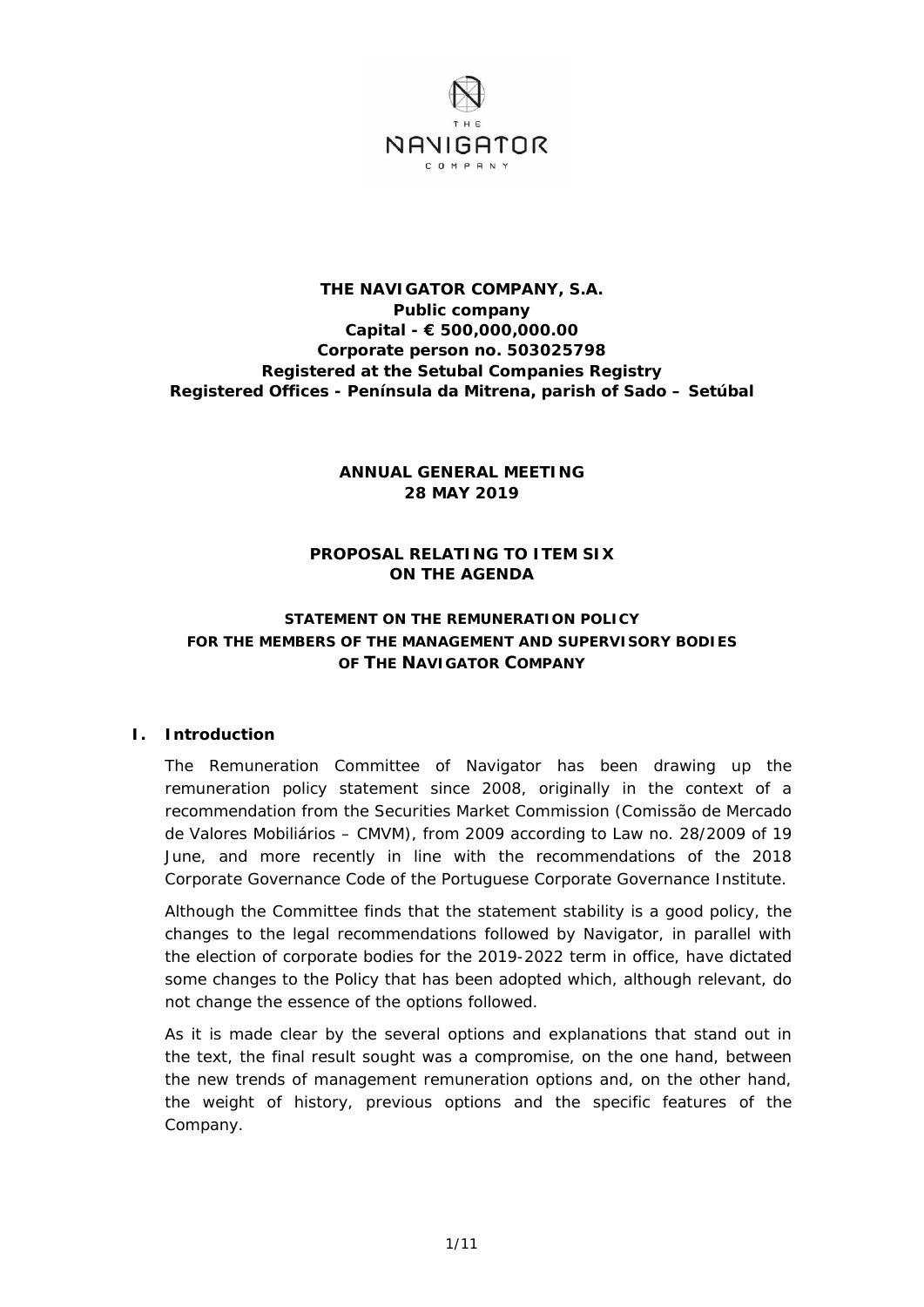

## **II. Legal framework and recommendations**

This statement is issued in the legal framework formed by Law 28/2009, of 19 June (as mentioned above), and the recommendations of the Portuguese Corporate Governance Institute.

In addition to rules on the frequency with which the statement must be issued and approved and on disclosure of its content, this law also stipulates that this content should include information on:

- *a) Arrangements for aligning the interests of members of the management body with those of the company;*
- *b) Criteria for setting the variable component of remuneration;*
- *c) The existence of share or share option pay schemes for members of the management and supervisory bodies;*
- *d) The possibility of the variable component of remuneration, if any, being*  paid, wholly or in part, after the accounts have been finalized for the entire *term of office;*
- *e) Rules limiting variable remuneration in the event of the company's results revealing significant deterioration in the company's performance in the last period for which accounts are closed or when such deterioration may be expected in the period underway.*

The current recommendations of the Portuguese Corporate Governance Institute make the following requirements:

*V.2.2. The remuneration committee should approve, at the start of each term of office, execute, and annually confirm the company's remuneration policy for the members of its boards and committees, including the respective fixed components. As to executive directors or directors periodically invested with executive duties, in the case of the existence of a variable component of remuneration, the committee should also approve, execute, and confirm the respective criteria of attribution and measurement, the limitation mechanisms, the mechanisms for deferral of payment, and the remuneration mechanisms based on the allocation of options and shares of the company.* 

*V.2.3. The statement on the remuneration policy of the managing and supervisory bodies pursuant to Article 2 of Law no. 28/2009 of 19 June, should additionally contain the following:* 

*(i) The total remuneration amount itemized by each of its components, the*  relative proportion of fixed and variable remuneration, an explanation of *how the total remuneration complies with the company's remuneration policy, including how it contributes to the company's performance in the long run, and information about how the performance requirements were applied;*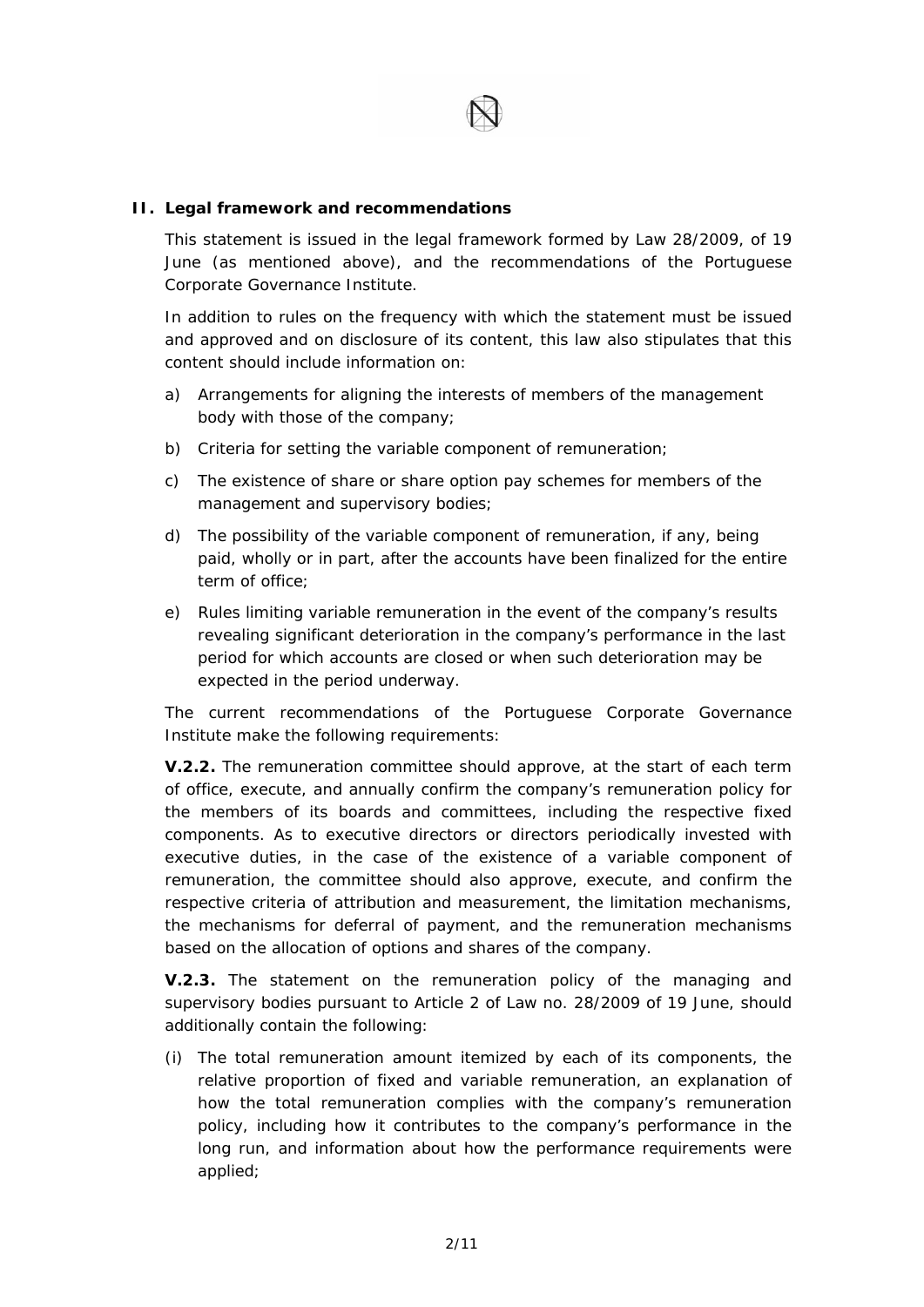

- *(ii) Remunerations from companies that belong to the same group as the company;*
- *(iii) The number of shares and options on shares granted or offered, and the main conditions for the exercise of those rights, including the price and the exercise date and any change to such conditions;*
- *(iv) Information on the possibility to request the reimbursement of variable remuneration;*
- *(v) Information on any deviation from the procedures for the application of the*  approved remuneration policies, including an explanation of the nature of *the exceptional circumstances and the indication of the specific elements subject to derogation;*
- *(vi) Information on the enforceability or non-enforceability of payments claimed in regard to the termination of office by directors.*

#### **III. Rules deriving from law and the Articles of Association**

Any system for setting remuneration will inevitably have to consider the legal rules, as well as any private rules which may be established in the Articles of **Association** 

The legal rules for the directors are basically established in Article 399 of the Companies Code, from which it follows that:

- Powers to fix the remuneration lie with the General Meeting of Shareholders or a committee appointed by the same.
- The remuneration is to be fixed in accordance with the duties performed and the company's state of affairs.
- Remuneration may be fixed, or may consist in part of a percentage of the profits for the period, but the maximum percentage to be allocated to the directors must be authorized by a clause in the articles of association, and shall not apply to distribution of reserves or any part of the profits for the period which could not, under the law, be distributed to shareholders.

For the members of the Audit Board and the officers of the General Meeting, the law lays down that the remuneration shall consist of a fixed sum, which shall be determined in the same way by the General Meeting of Shareholders or by a committee appointed by the same, taking into account the duties performed and the state of the Company's affairs.

A specific clause in the Company's Articles of Association (article no. 21) provides that the remuneration of directors may be differentiated, and that they are fixed by a Remuneration Committee elected by the General Meeting for a four year term. The second paragraph of this clause lays down that the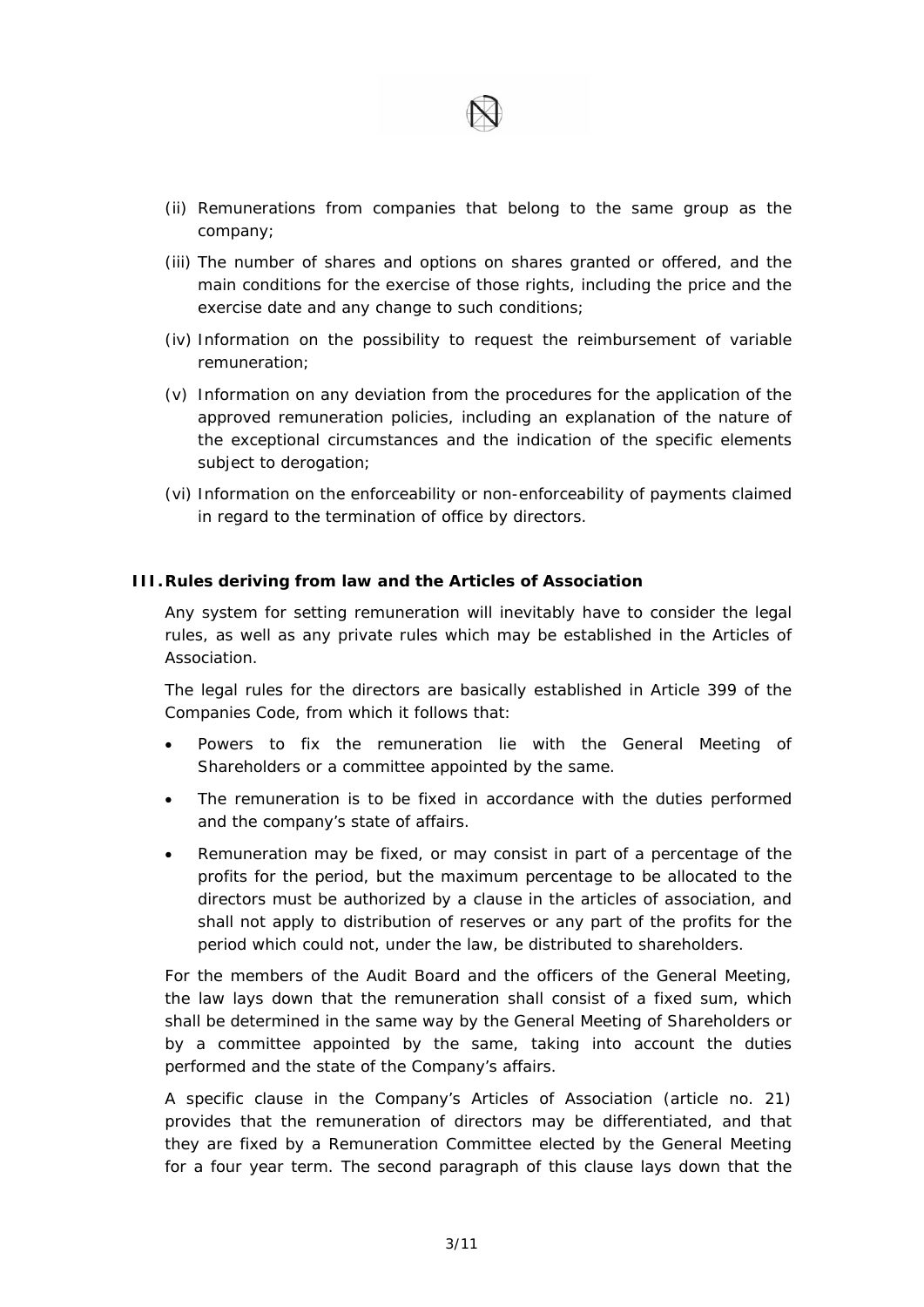

General Meeting may issue rules on pension plans and complementary pension schemes for directors.

This is the formal framework to be observed in defining remuneration policy.

### **IV. Historical background**

From the Company's transformation into a *sociedade anónima* in 1991 and through to 2004, the remuneration of all of the directors consisted of a fixed component, payable fourteen times a year, and set by a Remuneration Committee, and of a variable component, determined annually, depending on the specific circumstances, by decision of the State, as shareholder.

Since the second phase of privatization in 2004, the formal principle was first instituted of remuneration being divided into fixed and variable components, , albeit following different formalities. In some years the payment was made through the allocation of profits approved directly by the General Meeting and in other years the shareholders made no decisions concerning the payable amounts, which were set by the Remuneration Committee in line with the legal, regulatory framework and according to this statement. The most recent procedure, and one that has prevailed, entails having the respective amount, and the amounts of the variable remuneration of other staff, expressly included in the proposed allocation of profits to be voted by the shareholders.

It should be noted that the allocation of a percentage of the profits is not applied directly, but rather as an indicator, and as a statutory limit, of amounts which are determined in a more involving process, taking into account the factors set out in the remuneration policy statement in force and the KPIs mentioned below.

Since the incorporation of the Company, members of the Audit Board have received fixed monthly remuneration. In the case of the officers of the General Meeting, since for these officers was first instituted it has been set on the basis of the number of meetings actually held.

### **V. General principles**

The general principles to be observed when setting the remuneration of the Company officers are essentially those which in very general terms derive from the law: on the one hand, the duties performed and on the other the state of the Company's affairs. If we add to these the general market terms for similar situations, we find that these appear to be the three main general principles:

a) Duties performed.

It is necessary to consider the duties performed by each Company officer not only in the formal sense, but also in the broader sense of the work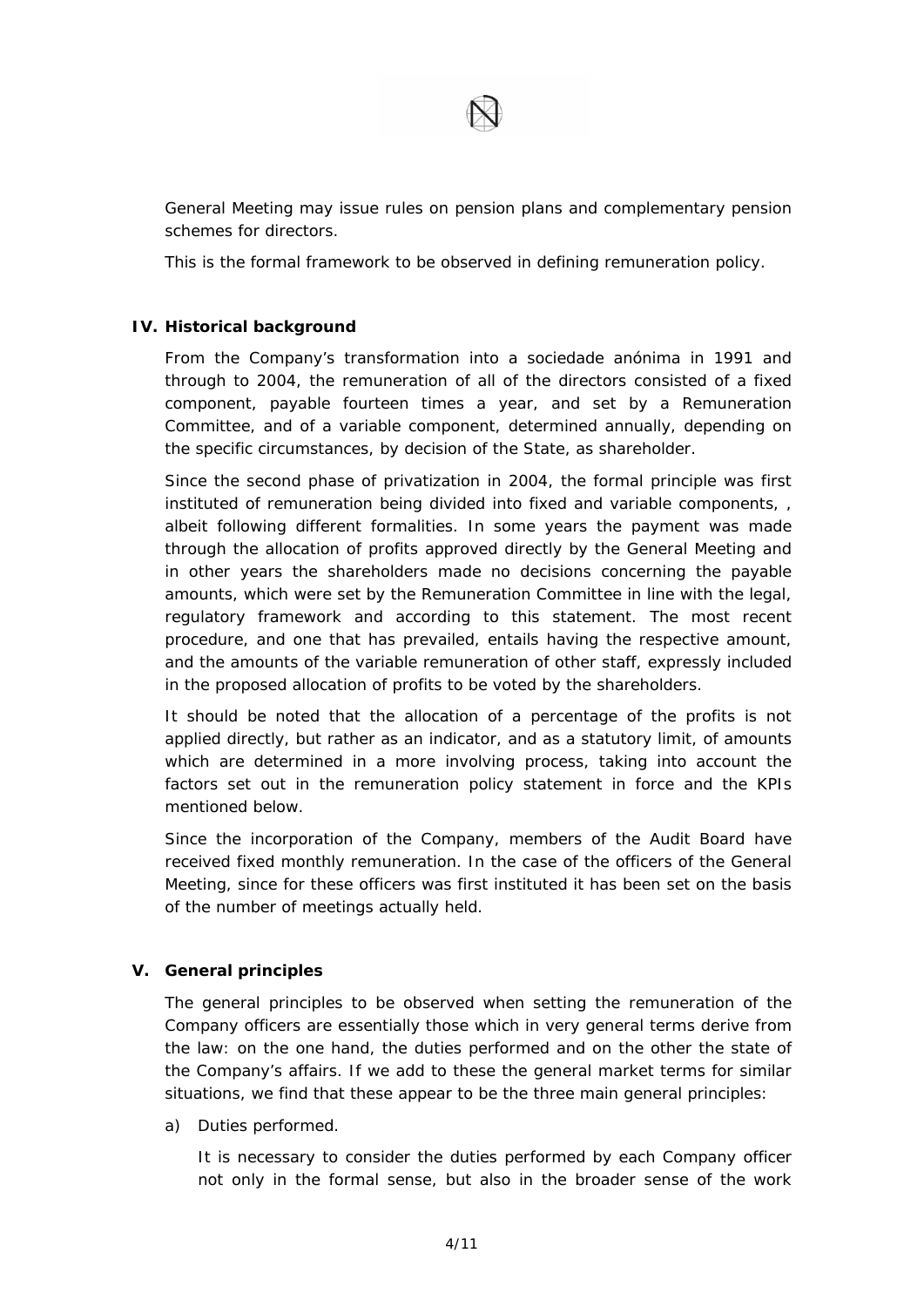

carried out and the associated responsibilities. Not all the executive board members are in the same position, and the same is also true, for example, for the members of the audit board. Duties have to be assessed in the broadest sense, taking into account criteria as varied as, for example, responsibility, time dedicated, or the added value to the Company resulting from a given type of intervention or an institutional representation.

The fact that time is spent by the officer on duties in other controlled companies also cannot be taken out of the equation, due, on the one hand, to the added responsibility this represents, and, on the other hand, to the existence of another source of income.

It should be noted that Navigator's experience has shown that the directors of this Company, contrary to what is often observed in other companies of the same type, have not always been neatly split into executive and nonexecutive. There are a number of directors with delegated powers and who are generally referred to as executive directors, but some of the directors without delegated powers have been closely involved in the life of the Company in a variety of ways.

b) The state of the Company's affairs.

This criterion must also be understood and interpreted with caution. The size of the Company and the inevitable complexity of the associated management responsibilities, are clearly relevant aspects of the state of affairs, understood in the broadest sense. There are implications here for the need to remunerate a responsibility which is greater in larger companies with complex business models and for the capacity to remunerate management duties appropriately.

c) Market criteria.

It is unavoidably necessary to match supply to demand when setting any level of pay, and the officers of a corporation are no exception. Only respect for market practices makes it possible to retain professionals of a calibre required for the complexity of the duties performed and the responsibilities shouldered, thereby assuring not only their own interests but essentially those of the Company, and the generation of value of all its shareholders. In the case of this Company, in view of its characteristics and size, the market criteria to be considered are those prevailing internationally, as well as those to be observed in Portugal.

#### **VI. Compliance with legal requirements and recommendations**

Having described the historical background and the general principles adopted, we shall now consider the issue of compliance by these principles with the relevant legal requirements.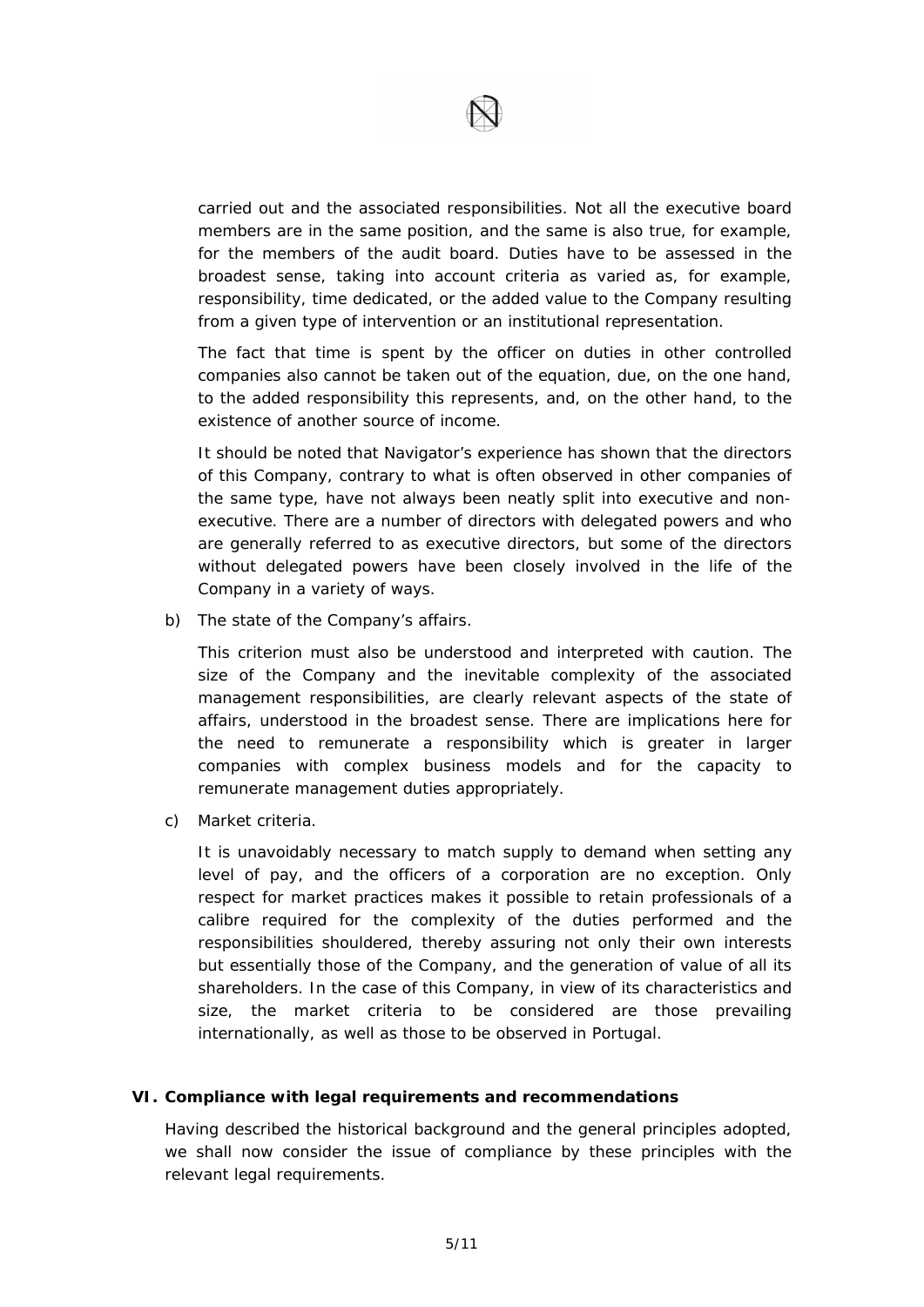

1. Article 2 a) of Law 28/2009. Alignment of interests

The first requirement that Law 28/2009 regards as essential in terms of the information in this statement is for a description of the procedures which assure that the directors' interests are aligned with those of the Company.

We believe that the remuneration system adopted in the Company is successful in assuring such alignment. Firstly, because the remuneration sets out to be fair and equitable in the light of the principles set out, and secondly because it links board members to results by means of a variable remuneration component which is set primarily in the light of these results.

2. Article 2 b) of Law 28/2009. Criteria for the variable component.

The second requirement established by the law is for information on the criteria used to determine the variable component.

The variable component of remuneration is based on a target amount applied to each board member and is paid according to the individual's performance and performance of the Company, that meet the expectations and the criteria defined previously. The target amount is weighed by the aforementioned principles - market, specific functions, state of the Company -, in particular comparable market circumstances in positions equivalent in function. Another important factor taken into account when setting the targets is Navigator's option not to provide any share or share acquisition option plans.

Actual performance compared to the expectations and goals, which determine target variations, is weighed against a set of quantitative and qualitative KPIs of the Company's performance and of the relevant board member, which include in particular EBITDA, net income and cash flow. One of the EBITDA components is not measured against the financial year, but instead a theoretical EBITDA established by reference to the medium term plan. An approach was introduced through this specific indicator which already takes into account the company's medium term performance.

In addition to those criteria, in accordance with commitments undertaken by the Company within its sustainability strategy and recognizing the importance of an efficient use of energy, and the need to reduce fossil CO2 emissions from its economic activities, the implementation of a corporate program for energy efficiency, approved in 2016, is also included in the weighing.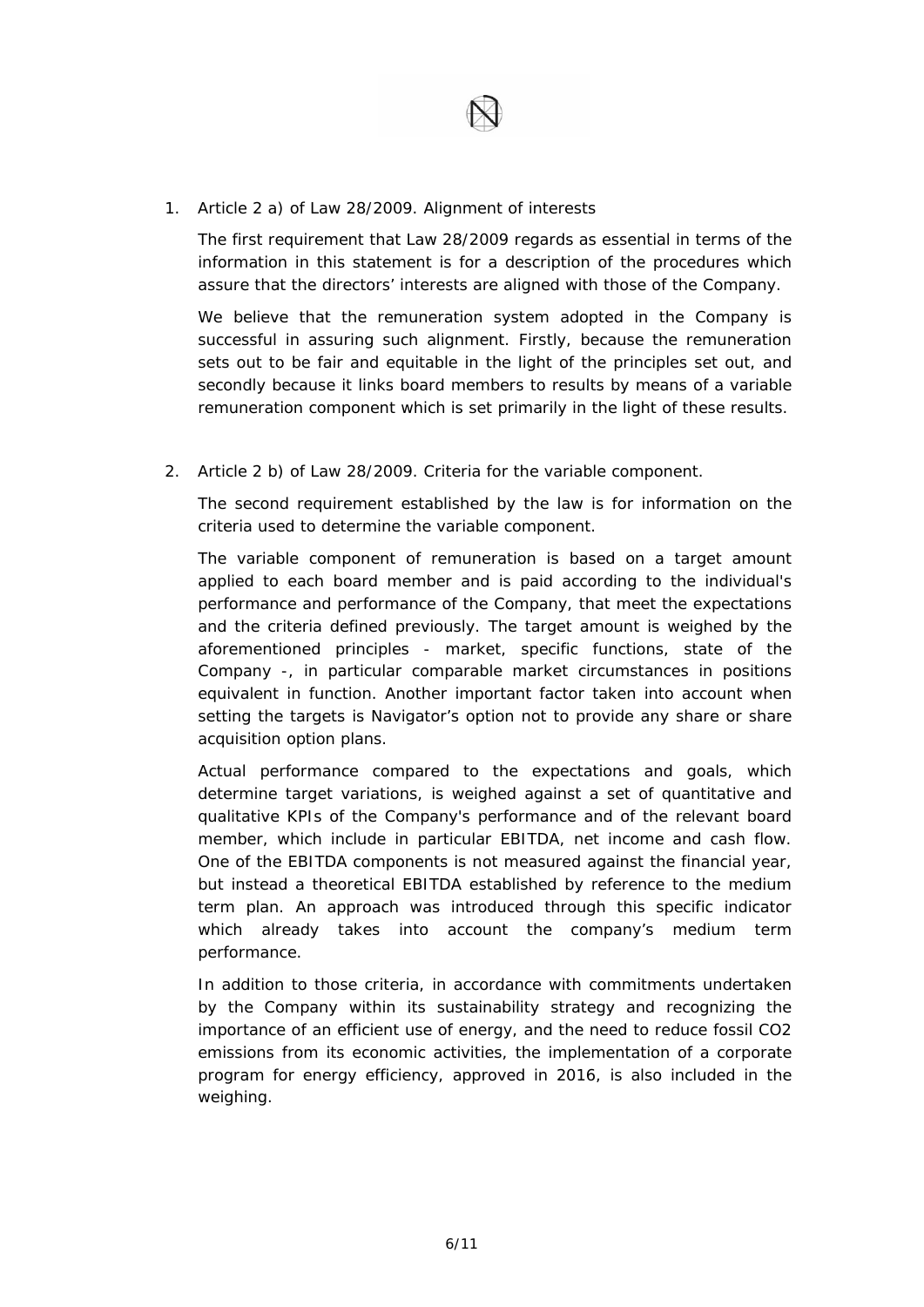

3. Article 2 c) of Law 28/2009. Share or option plans.

The decision whether or not to provide share or option plans is structural in nature. The existence of such a plan is not a simple add-on to an existing remuneration system, but rather an underlying change to the existing system, at least in terms of the variable remuneration.

Although a remuneration system of this type is not incompatible with the Company's articles of association, we feel that the wording of the relevant provisions in the articles and the historical background to the existing system argue in favour of maintaining a remuneration system without any share or option component.

This is not to say that we see no merits in including a share or option component in directors' remuneration, nor that we would not be receptive to restructuring directors' remuneration to incorporate such a plan. However, such a component is not essential in order to promote the principles we defend and, as we have said, we do not believe that this was the fundamental intention of the Company's shareholders.

4. Article 2 d) of Law 28/2009. Date of payment of variable remuneration.

Several writings sustain profusely the deferral of the payment of the variable part of remuneration to a later time, which will enable the establishment of a direct relation between remuneration and the impact of management on the Company over a longer period.

We accept this principle as theoretically sound, but there are two facts that prevent us from adopting that option for the time being, notwithstanding a specific indicator assessing the medium term sustainable performance, as mentioned in paragraph 2 in this chapter. The first fact is historical, regarding the practice that has been followed successfully for years without the element of deferral, and the second are prior history of stability of staff in management positions of the Company that, inevitably, binds them to a medium and long term commitment that earnings will continue to condition their remuneration.

5. Article 2 e) of Law 28/2009. Procedure limiting variable remuneration.

Procedures of this kind are designed to limit variable remuneration in the event of the results showing a significant deterioration in the Company's performance in the last reporting period or when such deterioration may be expected in the period underway.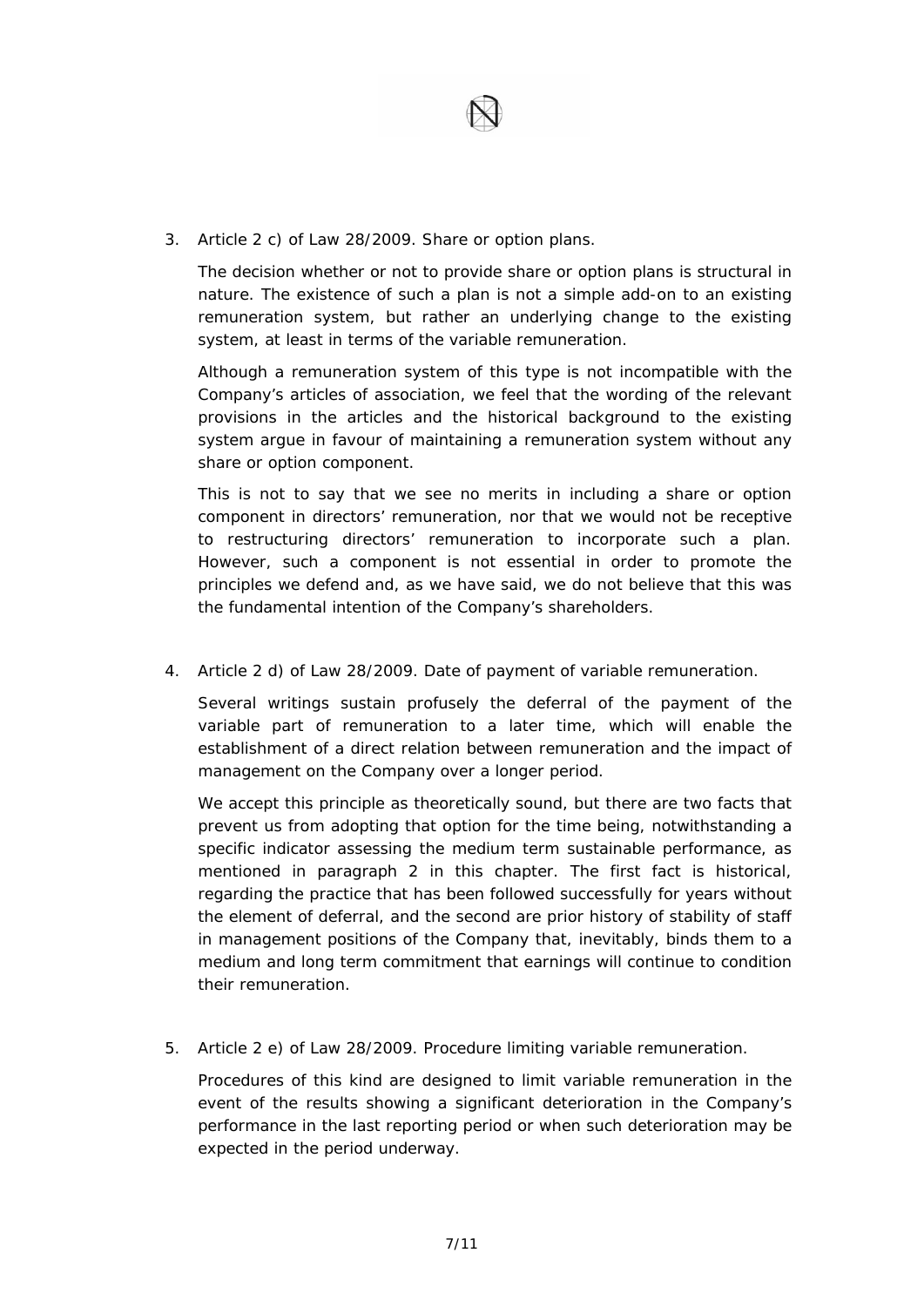

This type of provision also reflects a concern that good performance in the short term, which may boost directors' remuneration, could be achieved at the cost of future performance.

For obvious reasons, the arguments presented above also apply here. It should also be noted that a system of this kind would have little practical effect if not combined with significant deferral of remuneration, which is not proposed for the Company.

6. Recommendations V.2.2. and V.2.3. Approval of the Remunerations Policy.

Recommendation V.2.2 provides for the approval of the remuneration policy of the members of the governing bodies at the beginning of their term, that it should be annually enforced and reviewed, a practice that is followed by Navigator. This recommendation and the following proceed to identify a set of topics to be included in the statement. Some matters mentioned therein have been included in other paragraphs of this statement, while others are included in the Corporate Governance Report that the Company publishes every year. For systematization and simplifying reading for stakeholders, reference will be made herein to all matters, referring to other paragraphs in this statement where necessary and repeating the information found in the corporate governance report, where duplication of information is deemed necessary.

The remunerations specified in this statement refer to the past and not the future ones.

Concerning fixed remunerations, this committee believes that it is responsible for setting the remunerations, without prejudice to the shareholder participation principle.

The variable component, which this committee is also responsible for setting, is awarded and calculated according to the criteria laid down in paragraph 2 of chapter VI of this statement. The only mechanisms that set a cap on remuneration are those which result from the fact that the quantitative part of the variable component depends on the KPIs being minimally met, and the above mentioned implementation of a corporate energy efficiency program, approved in 2016. As mentioned before, there is no deferral of payment of the variable remuneration in this Company, nor remuneration mechanisms based on stock or acquisition options of the Company's own shares.

(i) The following is the total remuneration of the governing bodies, itemised by different components and the fixed and variable part of remuneration, for 2019, the variable remuneration having been paid in 2019, concerning performance in 2018: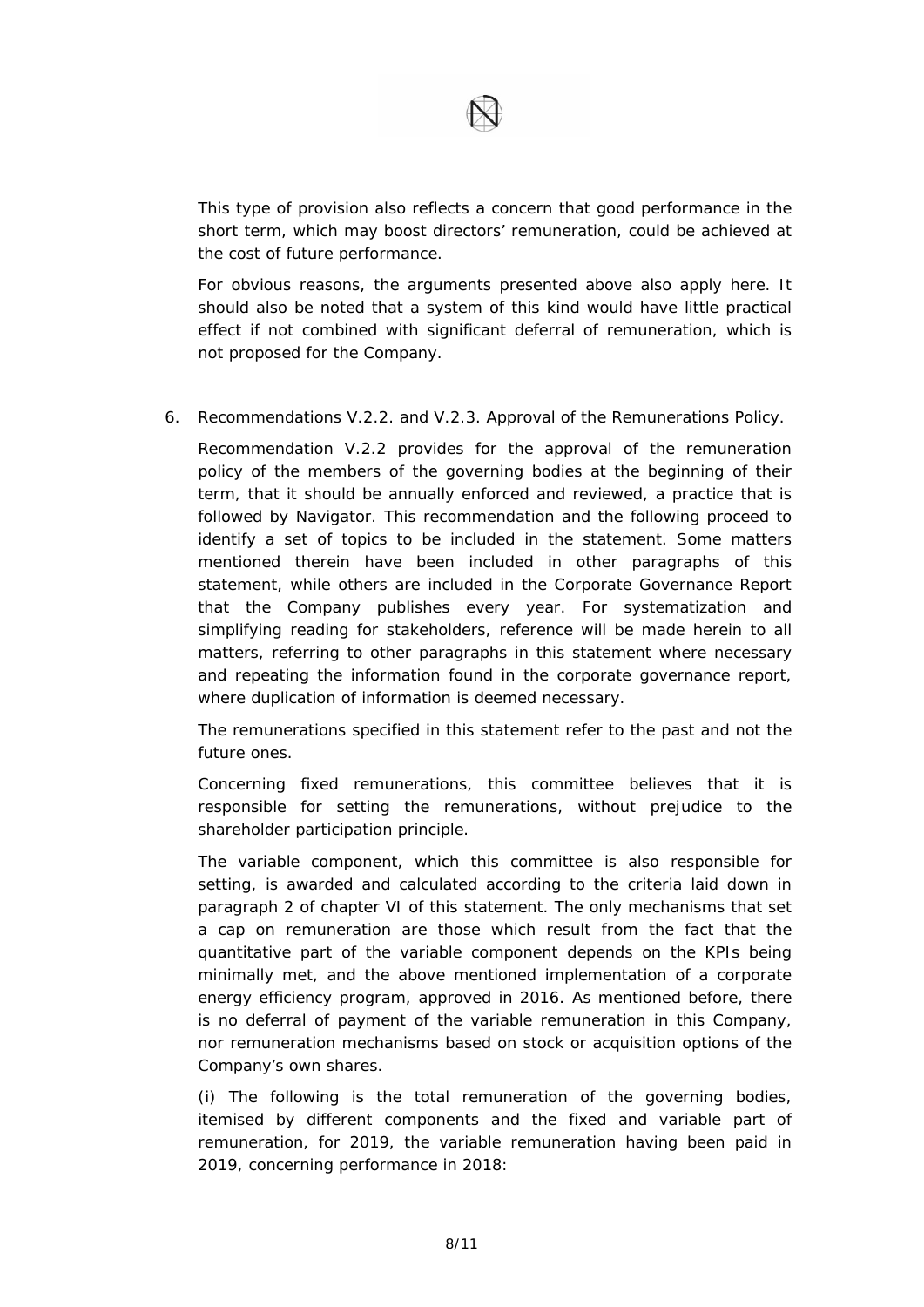

#### Value in euros

|                                      | <b>Fixed Remuneration</b> |            | <b>Variable Remuneration</b> |            |
|--------------------------------------|---------------------------|------------|------------------------------|------------|
| <b>Board of Directors</b>            | Value                     | Relative   | Value                        | Relative   |
|                                      |                           | percentage |                              | percentage |
| António José Pereira Redondo         | 319,203.08                | 36.78%     | 548,701.74                   | 63.22%     |
| Navigator                            | 0.00                      | 0.00%      | 25,000.00                    | 100.00%    |
| Subsidiaries                         | 319,203.08                | 37.87%     | 523,701.74                   | 62.13%     |
| Diogo António Rodrigues da Silveira  | 259,032.78                | 28.39%     | 653,533.55                   | 71.61%     |
| Navigator                            | 259,032.78                | 67.45%     | 125,000.00                   | 32.55%     |
| <b>Subsidiaries</b>                  | 0.00                      | 0.00%      | 528,533.55                   | 100.00%    |
| Luís Alberto Caldeira Deslandes      | 77,000.00                 | 100.00%    | 0.00                         | 0.00%      |
| Navigator                            | 77,000.00                 | 100.00%    | 0.00                         | 0.00%      |
| Subsidiaries                         | 0.00                      | 0.00%      | 0.00                         | $0.00\%$   |
| Adriano Augusto da Silva Silveira    | 297,108.00                | 100%       | 0.00                         | 0%         |
| Navigator                            | 0.00                      | 0%         | 0.00                         | 0%         |
| Subsidiaries                         | 297,108.00                | 100%       | 0.00                         | 0%         |
| João Paulo Araújo Oliveira           | 319,189.74                | 39.67%     | 485,485.28                   | 60.33%     |
| Navigator                            | 319,189.74                | 80.97%     | 75,000.00                    | 19.03%     |
| Subsidiaries                         | 0.00                      | 0.00%      | 410,485.28                   | 100.00%    |
| José Fernando Morais Carreira de     |                           |            |                              |            |
| Araújo                               | 319,213.16                | 38.21%     | 516,187.39                   | 61.79%     |
| Navigator                            | 0.00                      | $0.00\%$   | 25,000.00                    | 100.00%    |
| Subsidiaries                         | 319,213.16                | 39.39%     | 491.187.39                   | 60.61%     |
| Manuel Soares Ferreira Regalado      | 77,000.00                 | 100%       | 0.00                         | 0%         |
| Navigator                            | 77,000.00                 | 100%       | 0.00                         | 0%         |
| Subsidiaries                         | 0.00                      | 0%         | 0.00                         | 0%         |
| Maria Teresa Aliu Presas             | 56,023.29                 | 100%       | 0.00                         | 0%         |
| Navigator                            | 56,023.29                 | 100%       | 0.00                         | 0%         |
| Subsidiaries                         | 0.00                      | 0%         | 0.00                         | 0%         |
| Mariana Rita Antunes Marques dos     |                           |            |                              | 0%         |
| Santos Belmar da Costa               | 76,395.40                 | 100%       | 0.00                         |            |
| Navigator                            | 76.395.40                 | 100%       | 0.00                         | 0%         |
| <b>Subsidiaries</b>                  | 0.00                      | 0%         | 0.00                         | 0%         |
| Nuno Miguel Moreira de Araújo Santos | 319,198.74                | 43.45%     | 415,446.87                   | 56.55%     |
| Navigator                            | 319,198.74                | 80.97%     | 75,000.00                    | 19.03%     |
| Subsidiaries                         | 0.00                      | 0.00%      | 340,446.87                   | 100.00%    |
| Sandra Maria Soares Santos           | 56,023.29                 | 100%       | 0.00                         | 0%         |
| Navigator                            | 56,023.29                 | 100%       | 0.00                         | 0%         |
| <b>Subsidiaries</b>                  | 0.00                      | 0%         | 0.00                         | 0%         |
| Vítor Manuel Galvão Rocha Novais     |                           |            |                              | 0%         |
| <b>Goncalves</b>                     | 98,000.00                 | 100%       | 0.00                         |            |
| Navigator                            | 98,000.00                 | 100%       | 0.00                         | 0%         |
| Subsidiaries                         | 0.00                      | 0%         | 0.00                         | 0%         |

| <b>Audit Board</b>     | <b>Fixed remuneration</b> |            | Variable remuneration |            |
|------------------------|---------------------------|------------|-----------------------|------------|
|                        | Value                     | Relative   | Value                 | Relative   |
|                        | (in euros)                | percentage | (in euros)            | percentage |
| José Manuel Vitorino   | 21.994                    | 100%       |                       | $0\%$      |
| Goncalo Picão Caldeira | 16.002                    | 100%       |                       | 0%         |
| Maria Graca Goncalves  | 16.002                    | 100%       |                       | 0%         |

In 2019, the Chairman of the General Meeting earned exclusively a fixed remuneration of 3,000 euros.

Total values were set according to the fulfilment of the principles mentioned before in Chapter V of this statement. On how the remuneration policy contributes to the long-term performance, reference is made to paragraphs 1, 2 and 4 of Chapter VI. Performance criteria mentioned in paragraph 2 of Chapter VI was applied mathematically for its quantitative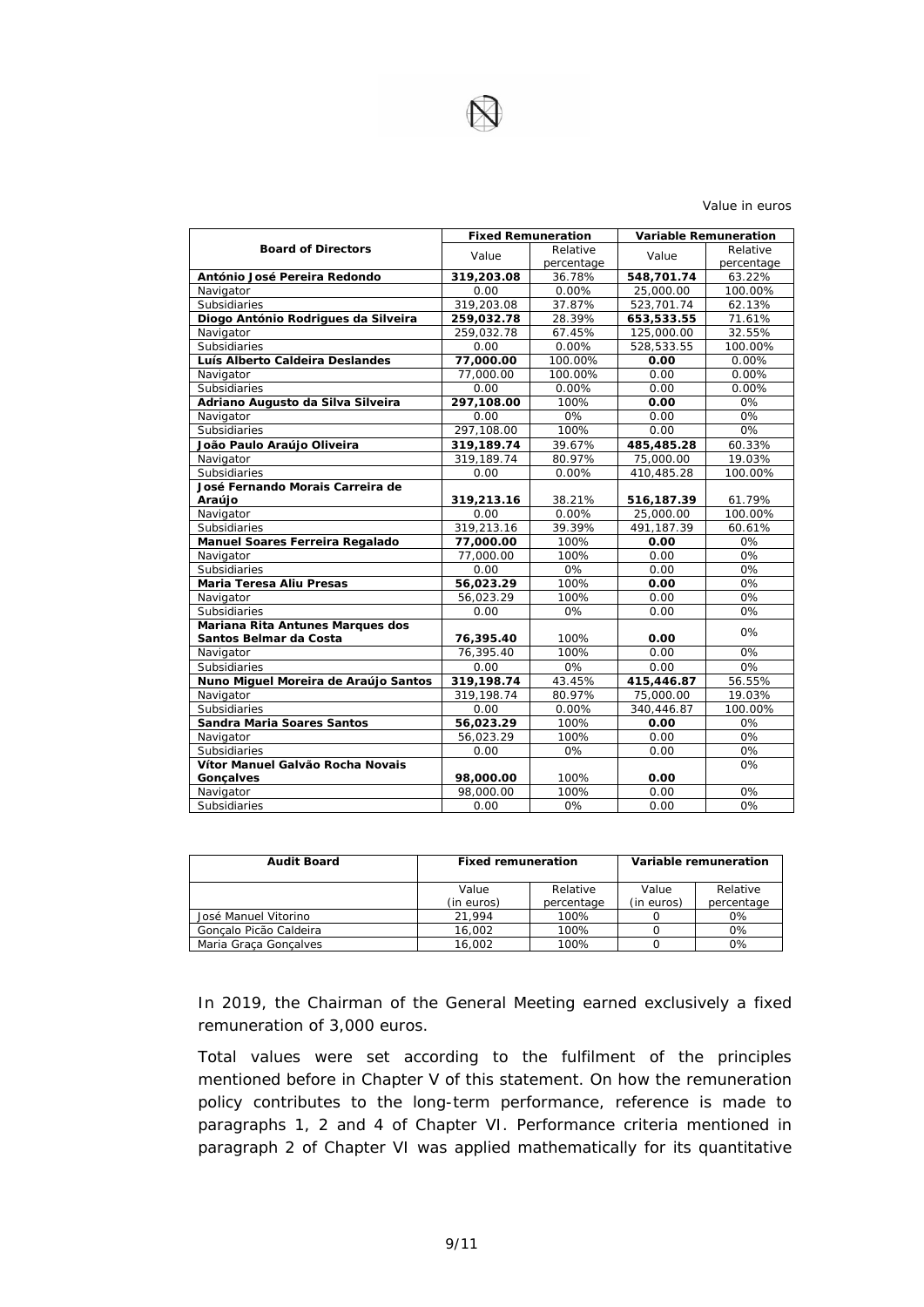

part, and using value assessments conducted by hierarchical superiors and weighed by the Remuneration Committee.

(ii) Governing bodies are not remunerated in other companies belonging to the same group as Semapa. Note that the group relationship is used in its technical/legal sense, which explains why some events identified in the corporate governance report of Semapa for controlling companies or companies under common control have not been mentioned.

(iii) The Company has no stock or stock acquisition plans, as outlined in paragraph 3 of Chapter VI.

(iv) There is no mechanism allowing the Company to demand refund of the variable remuneration paid.

(v) There is no withdrawal of the approved remuneration policy implementation procedure.

(vi) Neither exist or have ever been fixed by this Committee any agreements on payments by Navigator relating to dismissal or termination of Directors' duties.

This fact is the natural result of the particular situations existing in the company, and not a position of principle taken by this Committee against the existence of agreements of this nature. Therefore, only the supplementary legal regime defined in the Companies' Code applies, which governs the payment of any amounts to directors in case of termination of their mandates before expiry of the term in office.

#### **VII. Specific Options**

The specific options for the remuneration policy we propose may therefore be summarized as follows:

- 1. The remuneration of the executive members of the Board of Directors, as mentioned in paragraph a) of Chapter V, shall comprise a fixed and variable component.
- 2. The remuneration of non-executive directors shall comprise only a fixed component that may be complemented according to the piling on of added functions and responsibilities.
- 3. The fixed component of the remuneration of Directors shall consist of an annual amount payable throughout the year or of a predetermined amount for each meeting of the Board of Directors attended.
- 4. The procedure for assigning variable remunerations to the executive members of the Board of Directors shall comply with the criteria proposed by the Remuneration Committee, and such remuneration shall not exceed